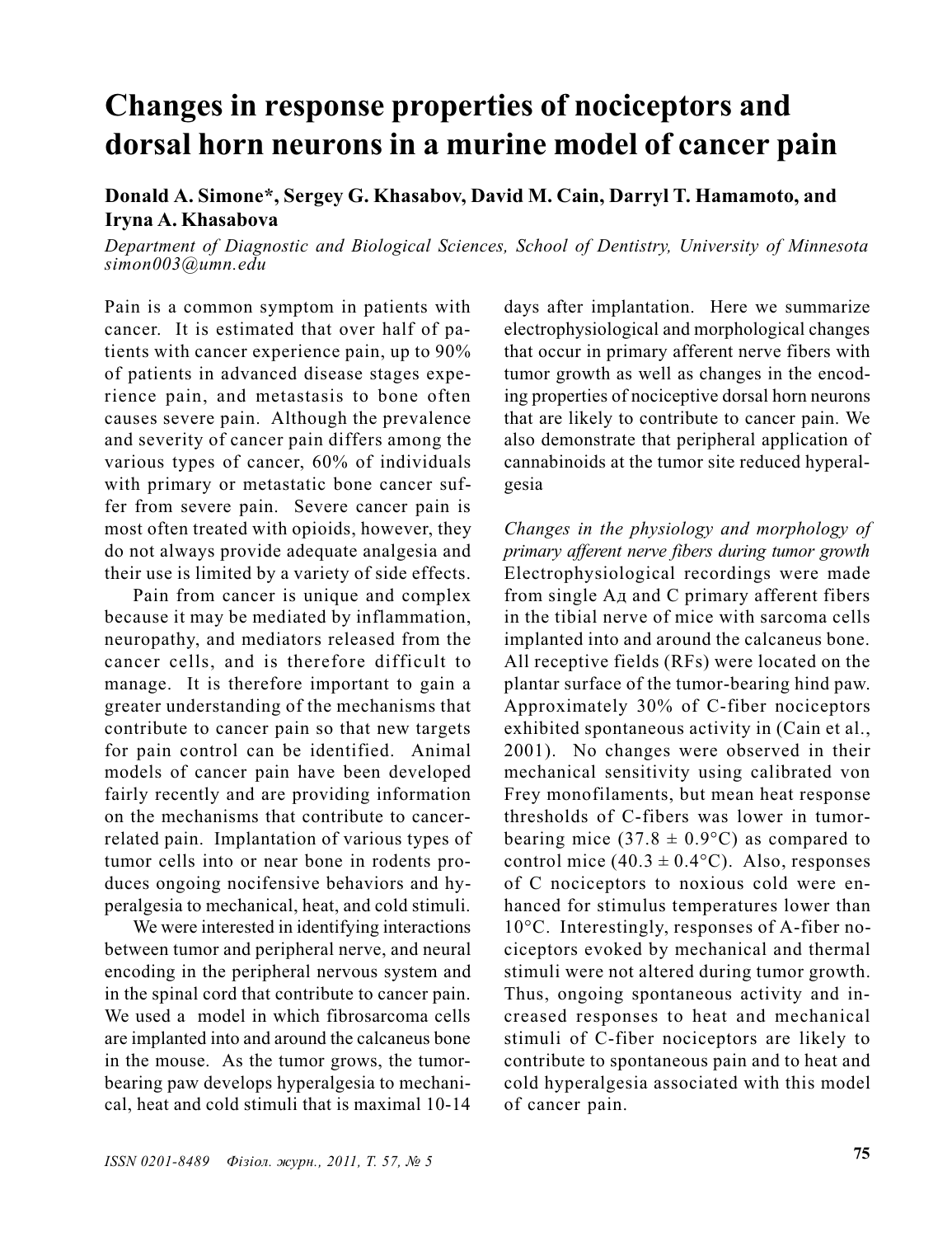In addition to electrophysiological changes in C-fiber nociceptors, tumor development also produced morphological changes in nerve fibers. We obtained punch biopsies (3mm) from plantar skin overlying the tumor. Epidermal nerve fibers (ENFs), which are unmyelinated nociceptive nerve fibers, were labeled using protein gene product 9.5 and epidermal innervation was quantified. It was found that early during tumor growth (approximately 10 days after implantation), there was a proliferation of ENFs as indicated by increased and complex branching of these fibers (Figure 1). However, as the tumor developed further, it produced neuropathy as indicated by a decrease in the number of labeled ENFs, This demonstrates



innervation associated with tumor growth. Biopsies were obtained from the plantar surface of the tumor-bearing hind paw. Top: ENFs in a control mouse. Middle: Proliferation of ENFs at 10 days after tumor cell implantation. Bottom: Reduced number of ENFs at 24 days after tumor cell implantation. ENFs appear green

that as the tumor grows, nerve fibers are injured and the associated pain and hyperalgesia is due in part to neuropathic mechanisms.

## Response properties of dorsal horn neurons during tumor growth

Extracellular recordings were made from nociceptive dorsal horn neurons located in control and in tumor-bearing mice. All RFs were located on the plantar surface of the hind paw. Nociceptive neurons were classified functionally as wide dynamic range (WDR) or high threshold (HT) according to their responses evoked by mechanical stimuli of varying intensities.

Several differences in response properties were observed in tumor-bearing mice. First, a greater proportion (76%) of WDR neurons exhibited ongoing activity in tumor-bearing mice as compared to controls (54%) and their discharge frequency was approximately 3 times greater than that of control mice. Second, responses of WDR neurons to mechanical stimuli (brush, von Frey monofilaments, and pinching with serrated forceps) applied to the RF were greater as compared to those in control mice. Third, responses of WDR and HT neurons evoked by thermal stimuli were increased in tumor bearing mice (Figure 2).

## Effect of cannabinoids on tumor-evoked hyperalgesia

Because of the limitations of prolonged opioid use for cancer pain, we investigated whether cannabinoids would reduce the hyperalgesia in our mouse model. Since peripheral antinociceptive effects of cannabinoids have been documented, we administered the nonselective cannabinoid receptor agonist, WIN 55,212-2, into the tumor-bearing paw. The frequency of withdrawal responses to mechanical stimuli (3.4 mN von Frey monofilament) applied to the plantar surface of the tumor-bearing paw was determined before and at various times after injection. As shown in Figure 3, WIN 55,212-2 reduced the frequency of withdrawal responses dose-de-